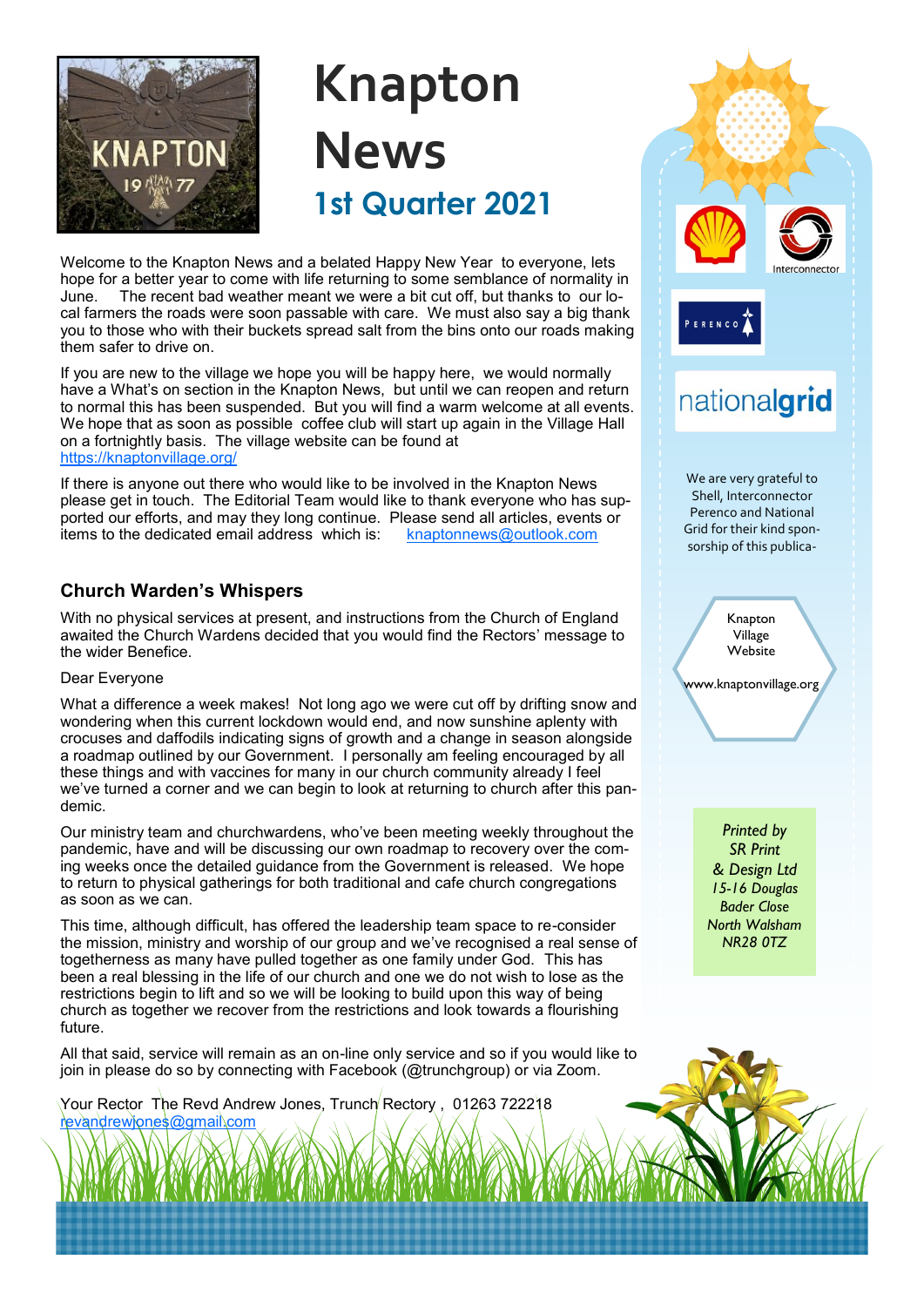5th January 2021

#### **NEWS RELEASE** NORTH<br>MORFOLK<br>COUNCIL

### **Postal Voting in 2021 Elections**

On Thursday 6 May 2021 elections will be taking place in North Norfolk with electors voting in the Norfolk County Council elections and the Norfolk Police and Crime Commissioner Election. There are also several Parish Council by-elections also scheduled to be held on this day. Given the ongoing situation with the Covid-19 pandemic we want to give electors as much time as possible to change voting arrangements if voting in a Polling Station during the pandemic is not desired. If you wish to vote by post contact us by email at postalvotes@north-norfolk.gov.uk or by phone on 01263 516046 and we will send you a form.

Local Returning Officer and Chief Executive Steve Blatch said: "Whilst we are making arrangements for the safe delivery of elections at Polling Stations within North Norfolk at the forthcoming elections we are aware that a higher number of our electorate may wish to conduct their vote by post on this occasion, given the ongoing Covid-19 situation.

The North Norfolk district has the oldest average age demographic in the UK, so by nature we will be seeing a larger number of our residents having a higher level of vulnerability from the virus, so applying for a Postal Vote is an effective way for our local electors to still have their say on Thursday 6 May"

### **Please note that any application for a postal vote must be completed by hand using 'wet ink' and we are unable to accept any digitally signed applications.**

In order to apply for a postal vote, you must be a registered elector within North Norfolk. If you need to register the easiest way to do so is online at www.gov.uk/register-to-vote but again alternatively you can contact us by phone on 01263 516046 to do so.

Completed applications can either be returned by email to postalvotes@north-norfolk.gov.uk or posted to Electoral Services, North Norfolk District Council, Holt Road, Cromer, NR27 9EN Given the anticipated high volume of applications for postal votes we advise you to make your applications as soon as possible.

### **Census Day Sunday 21st March 2021**

### **What is the census?**

The census is a unique survey of all the people and households in England and Wales that happens every 10 years. There's simply nothing else that gives so much detail about us and the society we live in. It tells us what our needs are now and what they're likely to be in the future. It also gives a snapshot of how we live, for future generations to look back on.

The information given by the public during the census helps local authorities plan and fund public services. It informs where billions of pounds are spent, for instance on things like roads, schools and hospitals.

Information from the census is also important in helping lots of other people and organisations do their work. Charity and voluntary organisations often use it as evidence to get funding. It helps businesses to understand us as customers and, for example, decide where to open new shops. Plus, those doing research, like university students and people looking into their family history, use the information.

The Office for National Statistics (ONS) plans and runs the census in England and Wales, working with other statistical agencies to create a clear picture of the UK. We report directly to the UK parliament, but we do not work for any political parties.

### **In addition, if you live in England and Wales, you must fill in the census form by law or you could be fined up to £1,000.**

Visit the census website at **www.census.gov.uk** to find out more about Census 2021.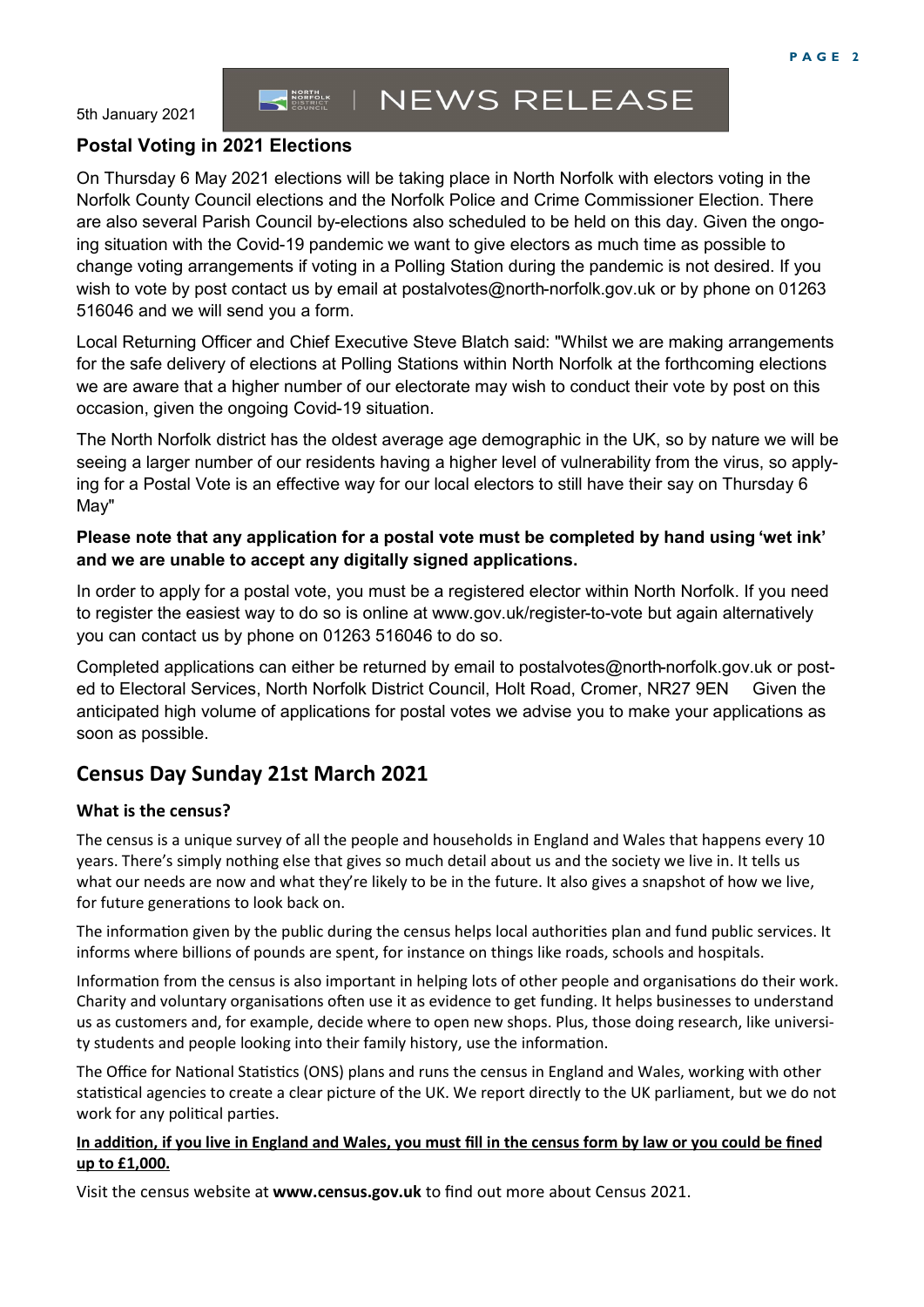### **Parish Clerk`s Report – March 2021**

Our strange times continue and the Parish Council is beavering away behind the scenes, led by our very hard working Chair, Peter Neatherway. We continue to meet virtually, which works quite well, but we hope to get back to face to face by the summer.

I hope you all enjoyed the beautifully lit Christmas trees. One was very kindly donated by councillor Tracy Smith and her partner David Bindley, who also did the fetching and carrying. Four parish councillors were responsible for erecting and lighting and Sue and Ted Bullock very kindly supplied the power for the one at the top of The Street.

The Knapton Angels continue to do a wonderful job. Councillor Liz Winter could have been spotted manfully making her way through snow drifts to get to Trunch to pick up supplies for Angels customers, as she has done on alternate days throughout the pandemic. Our Vice-Chair Pat Lee and his wife Jennie have been looking after a resident, shopping, doing little jobs about the house, and two kind ladies have been regularly `phoning a resident who lives alone and enjoys a friendly chat.

You will have seen our shiny new Speed Camera, which is moved to different locations. The information it collects is downloaded by Councillor John Lawton and sent to our chairman and the police. Once received and analysed, the police can then determine if a police speed camera is warranted and if so, when and where best to put it to catch the pesky speeders.

The Parish Council has been busy talking to NNDC about the allocation of houses on Wild`s Way. While we welcome all the new residents, it would be nice if people with a genuine connection to the village had been allocated more of the houses. NNDC have stuck strictly to their criteria but we hope to bring about some change in that for the future to help other communities.

Our County and District Councillors have been very diligent in attending our meetings. The new budget has been set. NNDC are proud of the fact they have made no increase to Council Tax but you will see a 4% increase from NCC.

Mundesley Parish Council has kindly agreed to pay half the cost of cutting the path to Mundesley. We are grateful to them for this as although the path is well used the cost of cutting to a small council like ours was getting disproportionate.

The plans for re-shaping the junction of the B1145, Hall Lane and The Street are progressing, as is the extension of the 30mph speed restriction in Hall Lane right up to the Butterfly Walk car park and we are simply waiting for Highways to confirm when they will be implemented.

The Victory Housing Trust offered the grassed areas of land on Wild`s Way to the Parish Council. Unfortunately they have now introduced some rather daunting covenants, so it may not prove to be viable to take it on. Peter Neatherway is working hard to sort this with VHT.

You may have noticed smart newly framed and mounted footpath maps (one by the `phone box and one in Green Lane). This work was done by the Men`s Shed, who do not charge for their work, only the parts. They have done a wonderful job and the council has made a small donation to them for all their hard work.

Roll on spring, warmer weather and the end of Lockdown.

Dee Holroyd

Parish Clerk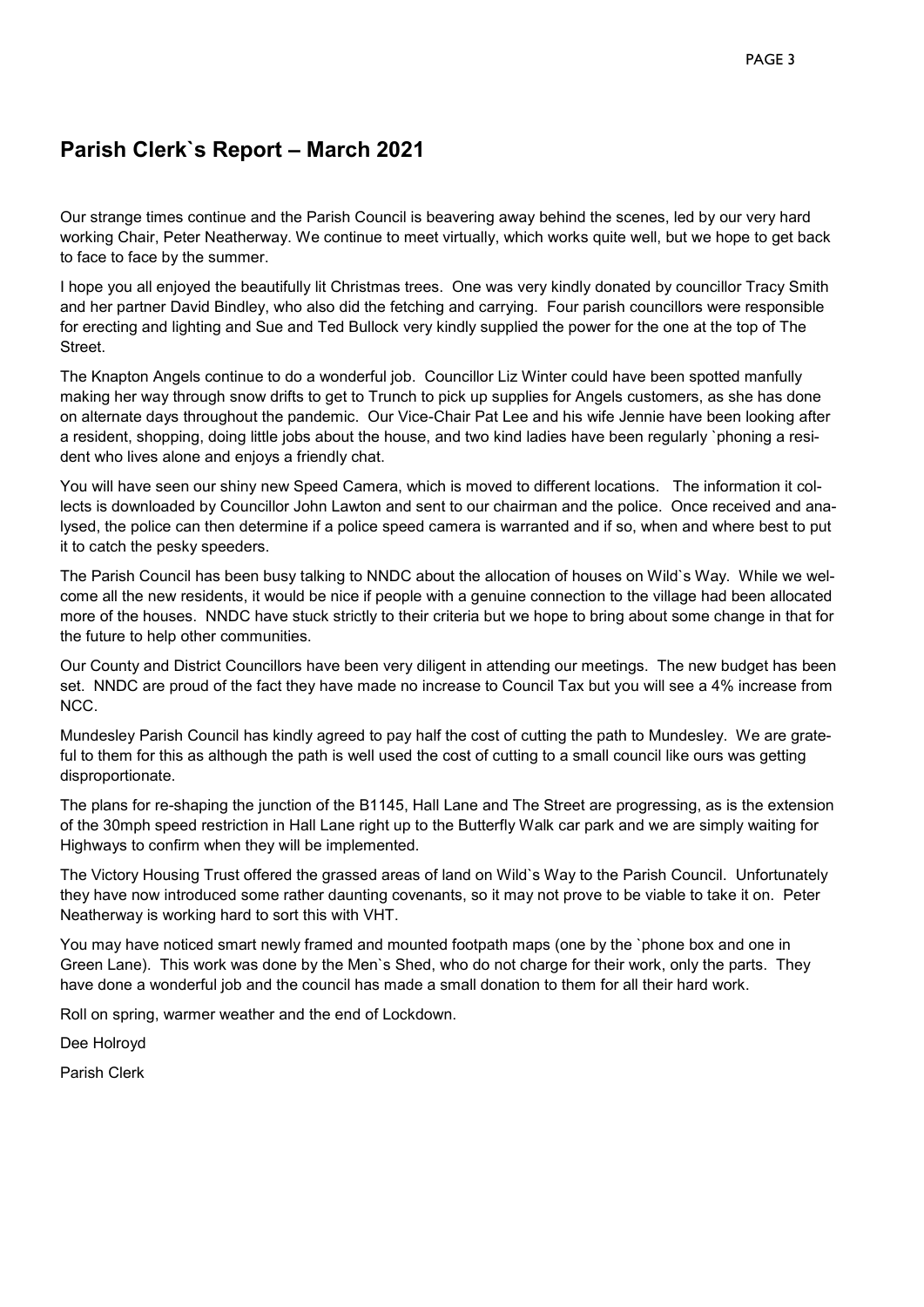

### **Knapton First Time Sewerage Scheme**

Below is the letter that has been sent to all Knapton Residents in various forms either by post or email, one for those who have replied accepting connection and one those who have opted out of connecting.

**Sadly some residents have not returned the Connection form, Anglia Water have said that it is vital that you return the Form my the 31st May 2021 (extended deadline) even if you do not wish to connect.** They need to be able to plan which properties are being connected and if you don't wish to connect you must let them know by completing the form sent to you in the post at the end of January 2021. If you have lost/mislaid the Form please contact Lucy Foster whose details are in the letter below.

The Parish Council understands that the new commencement date will be mid summer 2021 but Anglia Water will advise us as soon as they can. This will also work to everyone advantage as the ground will have a chance to dry out following the bad weather.

Dear Customer

### **Knapton First Time Sewerage Scheme**

As you know, we will soon be providing your village with mains sewerage. Construction was due to start in March 2021, however due to recent wet weather and continuous flood warnings we have had to prioritise our work so we can help our vulnerable customers, customers whose homes are flooding or where there is a risk to the environment. We now expect this scheme to start this Summer, we will update you once we have a confirmed start date.

#### **Sewer connection form**

You should have received a connection form for you to sign and return to us. Whether you decide to connect or not, it is very important that you return this form to us so that we can plan the construction of any required lateral pipes. We have extended the time you have to return this to us; **Please return this by 31 May 2021.** 

#### **Keeping you informed**

We will keep you updated throughout the scheme, with regular newsletters by post and/ or email and weekly updates on our website www.anglianwater.co.uk/knapton-fts

### **If you need to get in touch, please contact me on 07545 051294 or via email at**

### **lfoster3@anglianwater.co.uk. You can contact me between the hours of 9am - 4pm.**

**Coronavirus** Our teams are following the latest Government advice regarding social distancing. As key workers we are continuing to work hard providing one of life's essential services - keeping taps flowing, toilets flushing and drains draining.

If you're self-isolating, our teams will take the necessary precautions if we do need to visit you. Our priority is always to keep both you and our colleagues safe.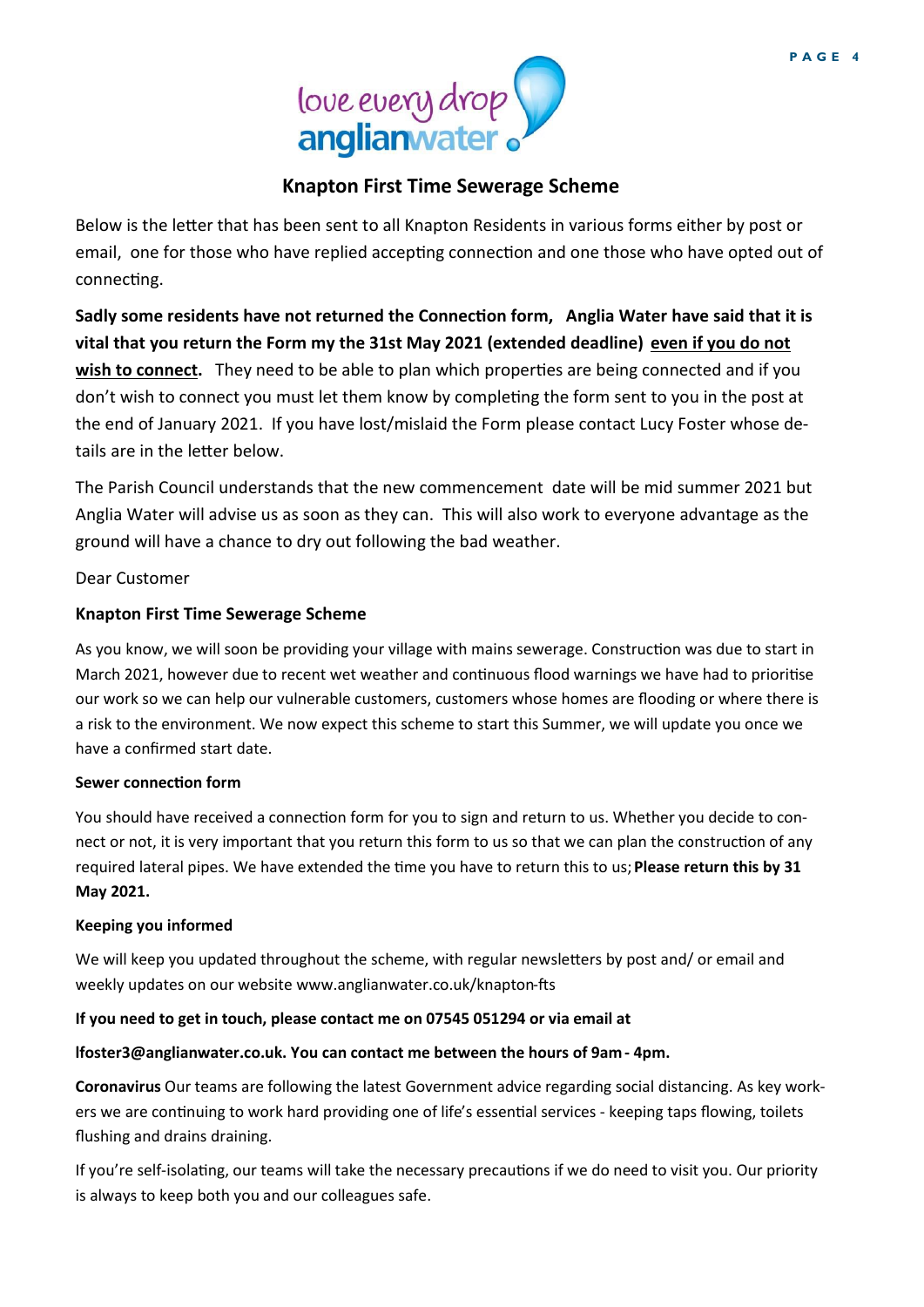

### What can we do about the weather?

Earlier this week I asked Norfolk County Council to set up a fund that would help put back miles of hedgerows along local fields, instead of giving thousands of pounds to councillors to spend in their own areas. My proposal would have created a 'Hedge Fund' of at least £150,000 to kick-start hedge planting where local people said it was needed. It would have created new habitats for wildlife and improved the appear-

ance of the countryside.

Crucially it would have helped in the battle we are having with increasingly extreme weather. Almost all the villages in the area I represent had problems with blocked roads in the recent snow. Not just when the snow arrived but for days afterwards because of drifting. More hedges would have helped to tackle that problem.

New hedges can also reduce problems with flooding since they can delay soil erosion and drink up excess water.

The County Council Highways team has had a big job on its hands since Christmas dealing with flooding problems and then the snow.

I think we need to do more to stop those problems occurring in the future.

Sadly my 'Hedge Fund' idea was rejected but there is still scope for getting more hedges planted by making use of other Council schemes. If you know of somewhere that would benefit from hedge planting please do let me know.

And it was announced recently that Lord Dannatt is to take charge of a new Norfolk Flooding Alliance. I know Lord Dannatt is already listening to ideas from around the county. Flooding problems are only going to get worse in the years ahead unless we do something about them. If you want to have a say on ways to tackle flooding - either in your village or right across the county - just get in touch with me and I will make sure it is included in Lord Dannatt's review.

To get in touch you can email me on [edward.maxfield@norfolk.gov.uk](mailto:edward.maxfield@norfolk.gov.uk) or text or call me on 07449 706215. Thank you! Ed Maxfield County Councillor responsible for this area of Norfolk



### **Are you fed-up with doing the same old walks?**

Walking in Norfolk [www.walkinginengland.co.uk/norfolk](http://www.walkinginengland.co.uk/norfolk) is the website for you!

With hundreds of walks to download and print, free, it also has books of walks, contact details for all the walking groups in the county and much more. Whether you want to walk on your own or with a group all the information is there in one place.

John said 'There is so much walking information on the web but it is difficult to find. Walking in Norfolk (part of the Walking in England suite of websites [\(www.walkinginengland.co.uk](http://www.walkinginengland.co.uk)) – one for each county in England) has brought it together in one place so whether you are walking from home, or away on holiday, you will be able to find a walk suitable for you'.

With walks from half a mile to twelve miles plus long, and a note of suitability for pushchairs and wheelchairs, everyone can find a walk to enjoy.

So home or away, check out the website and get walking!

John Harris

[www.walkinginengland.co.uk](http://www.walkinginengland.co.uk)

email: [john@walkinginengland.co.uk](mailto:john@walkinginengland.co.uk)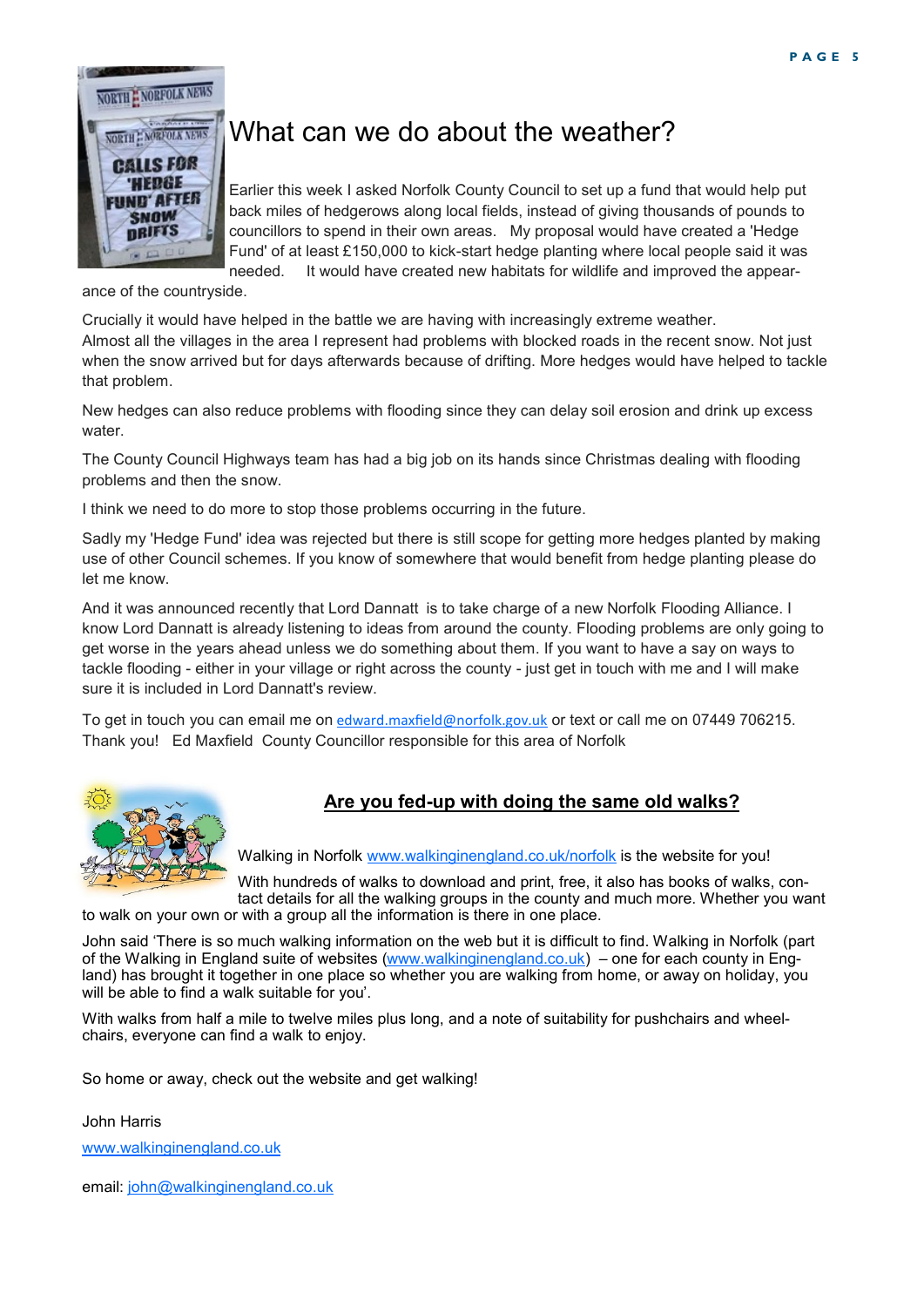

### **BT Says…**

### **Connecting communities to fast fibre broadband**

We're working hard to improve our network to get faster fibre broadband to as many people in the UK as we can. But there are some areas which we don't currently plan to upgrade, or areas we've upgraded to fibre where people want to have an even faster internet connection. We know this can be frustrating. But there is another solution – a Community Fibre Partnership.

### **What's a Community Fibre Partnership?**

We work with your local community to build a customised fibre solution to bring fibre broadband to homes and businesses.

We put a joint funding arrangement in place, which means we contribute some of the costs and your community funds the rest. We'll then build the most affordable solution we can to meet your needs. **We'll also advise on any grants you might be able to get to help pay for your part e.g. from local authorities or the Government.** 

If your area already has fibre broadband, you can also use a Community Fibre Partnership to upgrade to even faster speeds.

### **Knapton Parish Council says… nag your neighbour.**

As we promised last year, we are now looking at the broadband situation in our parish. Councillor John Lawton is leading the way with a local resident, Peter Gallon, to see what BT would offer if we went down the route of setting up a Community Fibre Partnership.

There are many reasons for wanting faster, more reliable broadband as many of us have found out during the lockdowns. For many, it was the only window to the outside world…

**If you like the idea and would like to know more,** without any commitment at this stage, obviously, please **email your name and address to our Parish Clerk by Monday 22nd March**, who will compile a list of possible interested parties (securely) so that John & Peter can respond to BT and give them the (anonymous) information they need to be able to put forward a proposal.

When we have the figures, we will share them with you by email, allowing you to decide if it's something you'd like to be part of and only then we can all decide whether or not to move forward.

Don't forget, any correspondence we have with you on this matter remains absolutely confidential. We will share the results but without any identifying details.

**And don't worry about existing contract terms at this stage**, let's find out of the scheme would be viable first.

Clearly, as a community project, **the more participants involved the cheaper it will be for everyone** so **nag your neighbour** to reply and join in as well so everyone can benefit.

Replies to **[parishclerk@knaptonvillage.org](mailto:parishclerk@knaptonvillage.org)**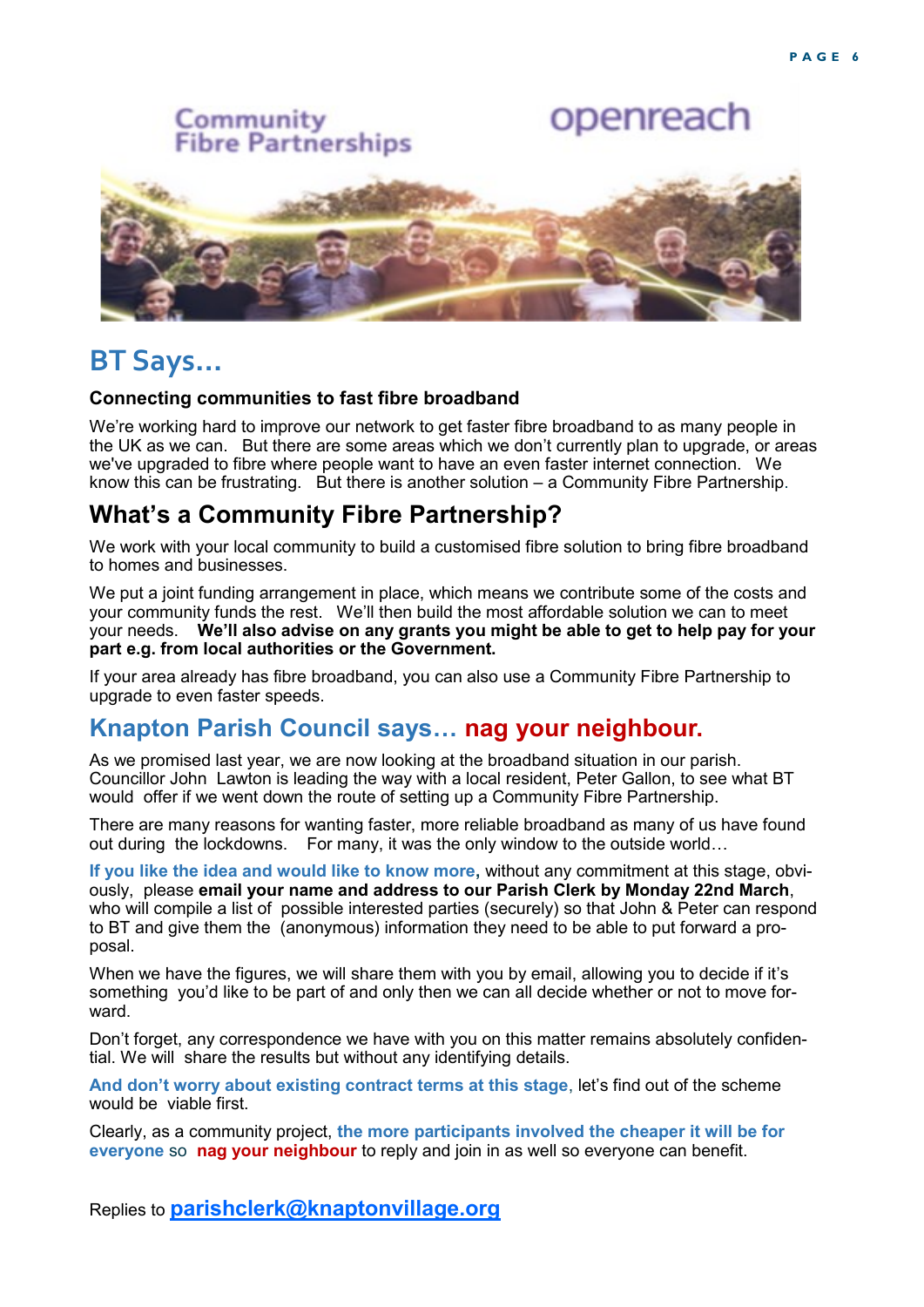### **THE VILLAGE HALL**

#### **"FORGOTTEN BUT NOT GONE"**

With a bit of luck and a fair wind it looks as though we'll be open for business as usual in June. And it can't come too soon, for nothing has happened in the hall, apart from one event (Sarah's Wreath Lectures), for a year. But we will be ready.

All the electrics are being reviewed and renewed and we are looking at a general upgrade to the kitchen as well as other parts of the building. I'd like to say we'll be connected to the main sewer, (exciting or what?), but it seems Anglian Water are deferring the start of works for reasons that are rather beyond me. We are going to be ready to open up as soon as we are allowed and we already have in place all the covid19 related equipment and so forth. The forgotten hall will spring back into life.

Can I put in A PLEA. We need another member of our little committee. At the moment it comprises me as Chairman, Jenny Foster as Treasurer, Mary Renwick-Forster our booking secretary, Allison Jackson, Revd Andrew Wood, Sarah Hammond, Carole Lancaster and Andy Weston. So if you would like to get involved PLEASE give me a call on 01263 720356 and I can tell you all about it. I promise not to make it a hard sell, and if you then decide it's not for you, I will perfectly understand.

Nick Holroyd

### **TALES FROM THE COMPOST HEAP**

Hello all,

What a year this has been, but one good thing is that a lot of people are now gardening who have never touched a plant or soil before !

Everyone on the allotments are preparing their soil for Spring sowing and the larger allotments have been ploughed. The chickens are all laying and we have a new cockerel who thought he would pay a visit to the other chickens. Nobody would happy if he started scratching up their seeds, so we had to clip his wing (it does not hurt him as it is like cutting our own hair) he is a lovely boy and did not mind at all, but we had to put a stop to his roaming and it has not spoilt his looks. Paxo (no 2) is still as handsome as ever and it will stop Mr. Fox from having him for his supper !!

My brussels and broccoli have germinated and my cucumbers are looking good, but they can be very tempermental and suddenly keel over so they need extra care.

I have just planted 180 sweet pea seeds, I hope to have a good show and the smell will be wonderful.

So many seeds to plant and it is always very exciting when they appear. It says new beginnings, lets hope this awful year is coming to an end.

We are trying something new ,we have planted carrot seeds on January [1st in a](http://1st.in) large tub , they have germinated and look very good at the moment lets hope there is something under the soil.

Our new allotment community have been working hard. Some wonderful wooden structures have appeared and lovely beds of daffodils also roses, looking forward to seeing the roses flowering. So many new people makes it very interesting for us old regulars. We are always prepared to learn new tricks.

We all hope 2021 is better for us all.

Best Wishes for 2021 everyone

*Green Fingers*